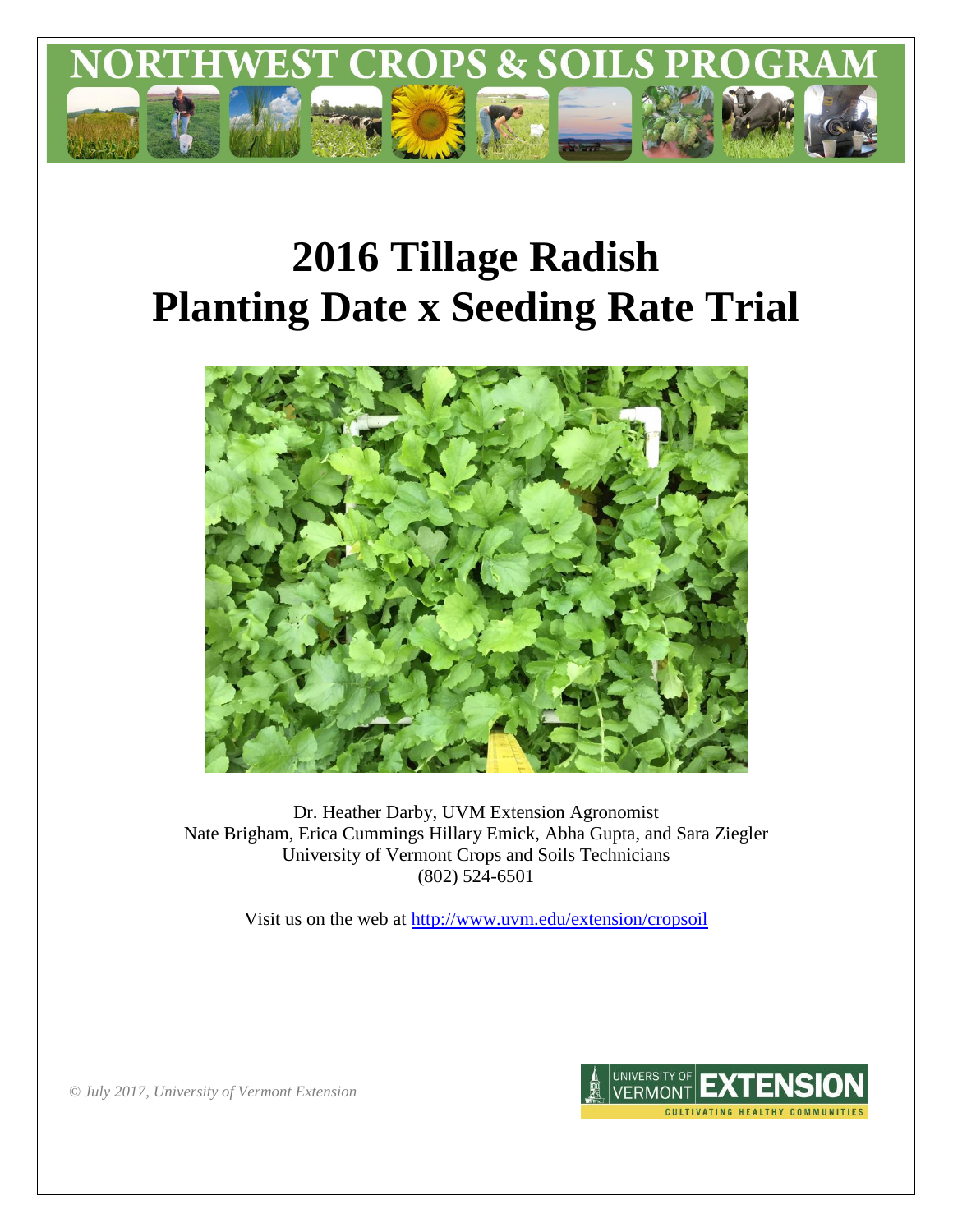## **2016 TILLAGE RADISH PLANTING DATE X SEEDING RATE TRIAL Dr. Heather Darby, University of Vermont Extension [heather.darby\[at\]uvm.edu](mailto:Heather.Darby@uvm.edu?subject=2012%20Winter%20Canola%20Planting%20Date%20Trial)**

Farmers are interested in growing tillage radishes as they may potentially offer many environmental and economic benefits. Tillage radishes are quick at scavenging excess nitrogen (N), provide good ground cover, and break down very quickly in the spring to make way for spring planting. The plants winter kill, but the dead frozen plant material can still supress the earliest spring weeds from establishing. The roots themselves are known to drill through compacted soil layers as they grow, and the holes left by decomposed roots the next spring may also allow more water to infiltrate into the soil. Growing tillage radish as a cover crop in the northeast is new, and best practices for success have yet to be established. Although a tillage radish crop may have many benefits, it must be planted earlier than our other cereal grain cover crops commonly used following corn silage. Proper planting and seeding rates must be determined to enable the crop to provide quick ground cover and substantial root growth while minimizing planting costs. The goal of this project was to determine the impact of planting date and seeding rate on tillage radish survival and crop characteristics including N content and root volume. While the data presented are only representative of one year, this information can be combined with other research to aid in making planting decisions for tillage radishes in the Northeast.

## **MATERIALS AND METHODS**

A trial was conducted at Borderview Research Farm in Alburgh, Vermont in 2016 to evaluate four tillage radish planting dates and four seeding rates. Agronomic information for the trial can be found in Table 1. The soil was a Benson rocky silt loam and the previous crop was spring wheat. Plots were prepared with fall chisel plow and disk, and finished with a spike tooth harrow. The experimental design was a randomized complete block with split plots replicated four times. The plot size was 5'x20', and plots were seeded with a Great Plains cone seeder. The main plots were four planting dates (19-Aug, 29-Aug, 6-Sep, and 13-Sep). The subplots were four seeding rates: 3, 6, 9 and 12 lbs of viable seed per acre.

| <b>Location</b>               | Borderview Research Farm - Alburgh, VT        |  |  |
|-------------------------------|-----------------------------------------------|--|--|
| Soil type                     | Benson rocky silt loam 3-8% slope             |  |  |
| Previous crop                 | Spring wheat                                  |  |  |
| <b>Tillage operations</b>     | Fall chisel plow, disk and spike tooth harrow |  |  |
| Seeding rate (lbs $ac^{-1}$ ) | 3, 6, 9, 12                                   |  |  |
| <b>Planting equipment</b>     | Great Plains cone seeder                      |  |  |
| Row width (in.)               | 6                                             |  |  |
| Plot size (ft)                | $5 \times 20$                                 |  |  |
| <b>Planting dates</b>         | 19-Aug, 29-Aug, 6-Sep, and 13-Sep             |  |  |
| <b>Variety</b>                | Groundhog                                     |  |  |
| <b>Harvest dates</b>          | $8-Nov$                                       |  |  |

**Table 1. Agronomic practices for the 2016 tillage planting date x seeding rate trial, Alburgh VT.**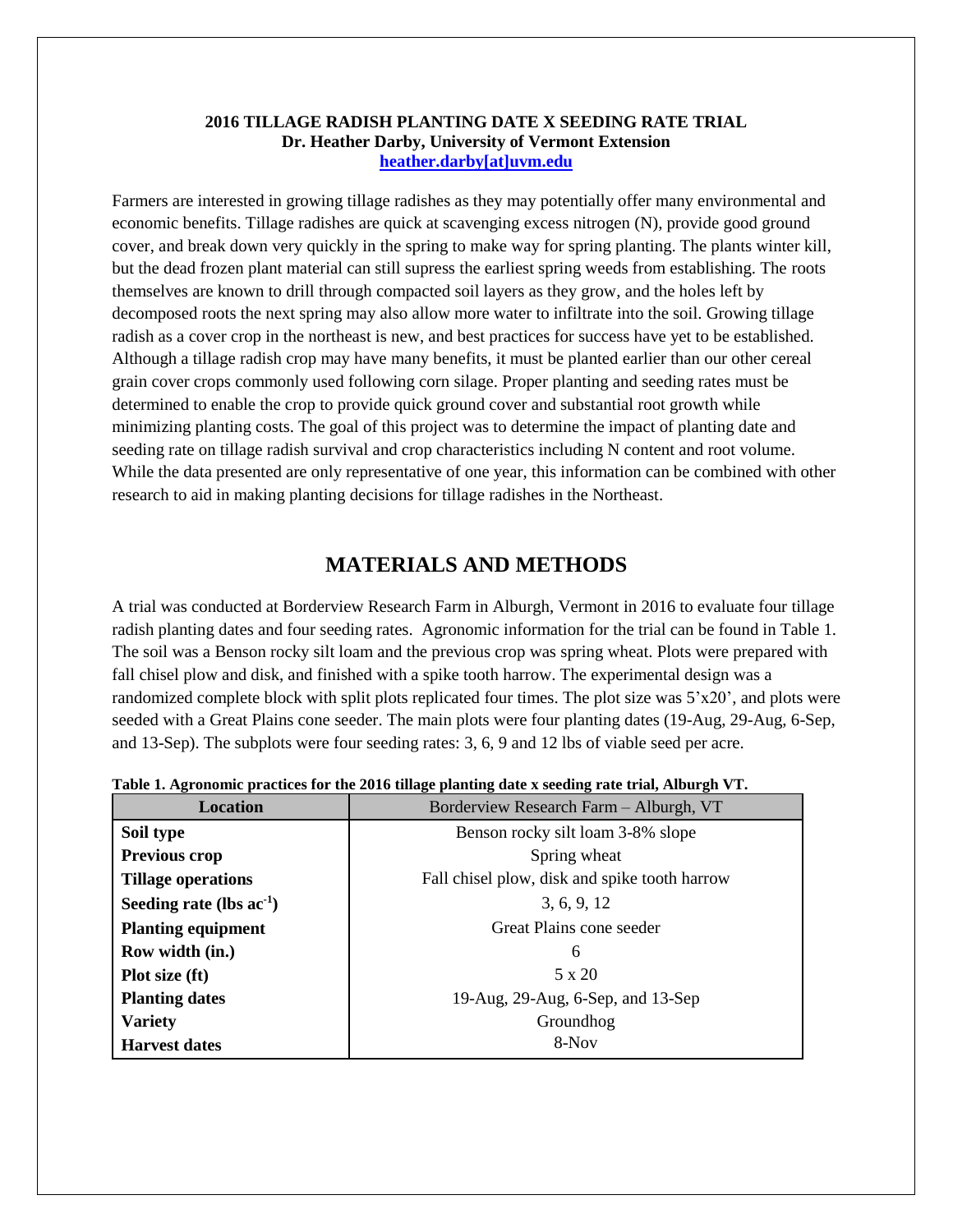Tillage radish biomass was measured on 8-Nov. All plants in a  $0.5 \text{ m}^2$  quadrat from each plot were collected, and counted. Weights for the harvested material (root and vegetation) were recorded. Five plants were selected at random from each plot sample to record root diameter and length. Subsamples of vegetation and roots were weighed before and after drying to determine dry matter for each plot. After drying, roots and tops were combined and ground with a Wiley laboratory mill. The coarsely-ground plot samples were brought to the lab where they were reground using a cyclone sample mill (1mm screen) from the UDY Corporation. A subsample of each was retained for nitrogen analysis. The subsamples were analyzed for nitrogen content at the University of Vermont's Testing Laboratory in Burlington, VT.

All data was analyzed using a mixed model analysis where replicates were considered random effects. The LSD procedure was used to separate means when the F-test was significant  $(P < 0.10)$ .

Variations in yield and quality can occur because of variations in genetics, soil, weather, and other growing conditions. Statistical analysis makes it possible to determine whether a difference among treatments is real or whether it might have occurred due to other variations in the field. All data was analyzed using a mixed model analysis where replicates were considered random effects. At the bottom of each table a Least Significant Difference (LSD) value is presented for each variable (e.g. yield). LSDs at the 10% level (0.10) of probability are shown. Where the difference between two treatments within a column is equal to or greater than the LSD value at the bottom of the column, you can be sure in 9 out of 10 chances that there is a real difference between the two values. In the example below, treatment A is significantly different from treatment C but not from treatment B. The difference between A and B is equal to 200, which is less than the LSD value of 300. This means that these treatments did not differ in yield. The difference between A and C is equal to 400, which is greater than the LSD value of 300. This means that the yields of these two treatments were significantly different from one another. The treatment in bold had the top observed performance, while treatments with an asterisk did not differ significantly from the top performer.

| Yield |
|-------|
| 2100* |
| 1900* |
| 1700  |
| 300   |
|       |

## **RESULTS**

Weather data collected with an onsite Davis Instruments Vantage Pro2 Weather Station at Borderview Research Farm in Alburgh, VT, are summarized for the 2016 tillage radish growing season (Table 2). August, September, and October were all warmer than the historical average (1981-2010). The warm fall overall resulted in 239 more growing degree days than the 30-year average, as calculated with a base temperature of 41°F. The 2016 fall growing season was slightly more dry than average, with 0.71 fewer inches of rain than normal between August and October.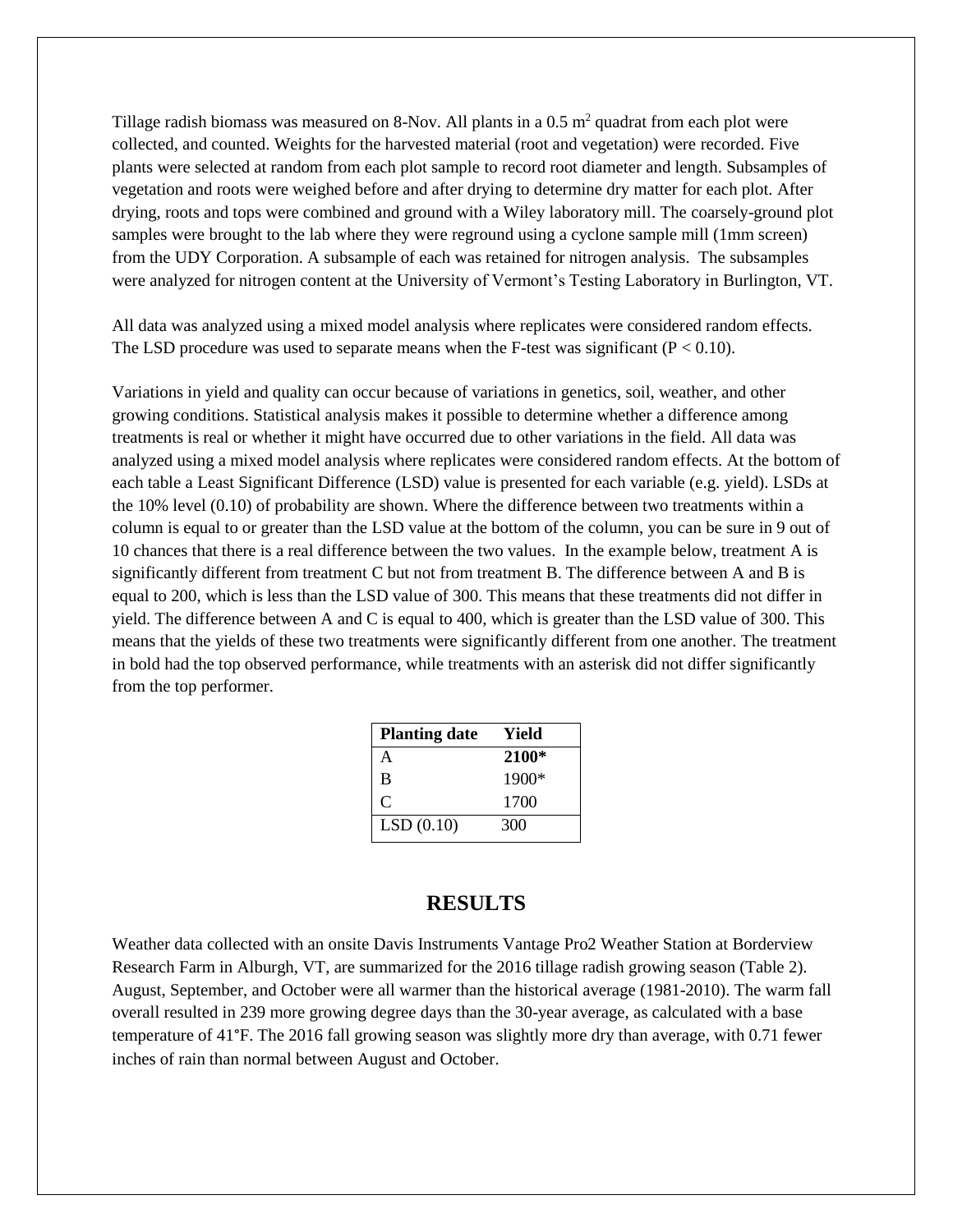| Alburgh, VT                       | August  | September | October |
|-----------------------------------|---------|-----------|---------|
| Average temperature $(^{\circ}F)$ | 71.6    | 63.4      | 50.0    |
| Departure from normal             | 2.9     | 2.9       | 1.9     |
|                                   |         |           |         |
| Precipitation (inches)            | 3.00    | 2.50      | 5.00    |
| Departure from normal             | $-0.93$ | $-1.17$   | 1.39    |
|                                   |         |           |         |
| Growing Degree Days (base 41°F)   | 942     | 681       | 320     |
| Departure from normal             | 82      | 95        | 62      |

#### **Table 2. Summarized weather data for fall 2016, Alburgh, VT.**

Based on weather data from a Davis Instruments Vantage Pro2 with WeatherLink data logger. Historical averages are for 30 years of NOAA data (1981-2010) from Burlington, VT.

## *Impact of Planting Date*

| Tabit 5. Tinage raußn ur y matter ynnus by pianting uate, Alburgii, VI, 2010. |                        |                        |                        |                        |
|-------------------------------------------------------------------------------|------------------------|------------------------|------------------------|------------------------|
| <b>Planting Date</b>                                                          | Whole plant            | Vegetation             | Root                   | Total                  |
|                                                                               | nitrogen yield         | dry matter             | dry matter             | dry matter             |
|                                                                               |                        | yield                  | yield                  | yield                  |
|                                                                               | $lbs$ ac <sup>-1</sup> | $lbs$ ac <sup>-1</sup> | $lbs$ ac <sup>-1</sup> | $lbs$ ac <sup>-1</sup> |
| $19-Aug$                                                                      | 161                    | 3446                   | 1928                   | 5382                   |
| $29$ -Aug                                                                     | 133                    | $2964*$                | 1239                   | 4174                   |
| 6-Sep                                                                         | 86                     | 1978                   | 423                    | 2393                   |
| $13-Sep$                                                                      | 51                     | 1197                   | 114                    | 1279                   |
| LSD(0.10)                                                                     | 21                     | 486                    | 307                    | 581                    |
| Trial mean                                                                    | 108                    | 2397                   | 926                    | 3307                   |

# **Table 3. Tillage radish dry matter yields by planting date, Alburgh, VT, 2016.**

Treatments indicated in **bold** had the top observed performance.

\* Treatments that did not perform significantly lower than the top performer.

Earlier planting dates resulted in higher yields across all categories this year. The earliest planting date, 19-Aug, resulted in the highest whole plant nitrogen yield (161 lbs ac-1 ), vegetation dry matter yield per acre (3446 lbs ac<sup>-1</sup>), root dry matter yield per acre (1928 lbs ac<sup>-1</sup>), and total dry matter yield per acre (5382 lbs ac-1 ) (Table 3). The differences were significant in all categories. In vegetation dry matter yield, 29- Aug, the second planting date performed statistically similar to the first planting date, the leading performer. Otherwise all later planting dates performed significantly lower than the planting date before it. The last planting date (13-Sep) was the lowest performer in all categories.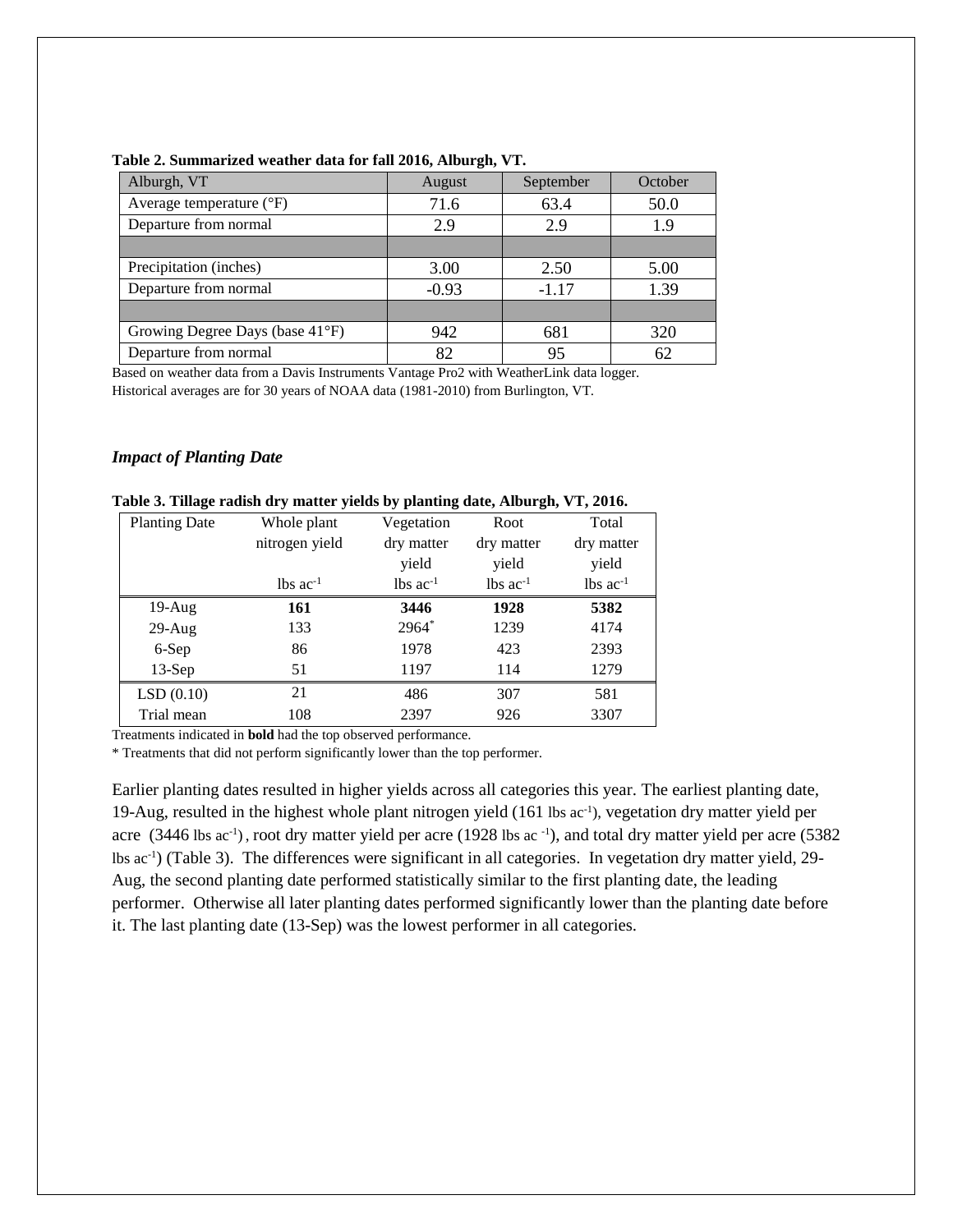| Planting date | Root length | Root diameter |
|---------------|-------------|---------------|
|               | cm          | in            |
| $19-Aug$      | $24.0*$     | $2.13*$       |
| $29-Aug$      | $23.1*$     | 1.55          |
| 6-Sep         | 18.6        | 0.72          |
| $13-Sep$      | 15.4        | 0.41          |
| LSD(0.10)     | 2.39        | 0.34          |
| Trial mean    | 20.3        | 1.20          |

| Table 4. Tillage radish root length and diameter by planting date, Alburgh, VT, 2016. |  |  |  |
|---------------------------------------------------------------------------------------|--|--|--|
|                                                                                       |  |  |  |

Treatments indicated in **bold** had the top observed performance.

\* Treatments that did not perform significantly lower than the top performer.

Root length and root diameter both corresponded as expected in regard to the planting date (Table 4). The earlier the planting date, the larger the roots were. The differences between planting dates was significant. For Root length the (29-Aug) planting date (23.1 cm) was statistically similar to the (19-Aug) planting date (24.0 cm), the leading performer. The latest planting date (13-Sep) performed the worst in both categories.

### *Impact of Seeding Rate*

| Seeding Rate           | Whole plant            | Vegetation             | Root                   | Total                  |
|------------------------|------------------------|------------------------|------------------------|------------------------|
|                        | nitrogen yield         | dry matter             | dry matter             | dry matter             |
|                        |                        | yield                  | yield                  | yield                  |
| $lbs$ ac <sup>-1</sup> | $lbs$ ac <sup>-1</sup> | $lbs$ ac <sup>-1</sup> | $lbs$ ac <sup>-1</sup> | $lbs$ ac <sup>-1</sup> |
| 3                      | 99                     | 2017                   | 1139                   | 3142                   |
| 6                      | 102                    | 2251                   | 797                    | 3009                   |
| 9                      | 118                    | 2738*                  | 966                    | 3684                   |
| 12                     | 112                    | $2581*$                | 802                    | 3392                   |
| LSD(0.10)              | NS                     | 487                    | <b>NS</b>              | <b>NS</b>              |
| Trial mean             | 108                    | 2397                   | 926                    | 3307                   |
|                        |                        |                        |                        |                        |

**Table 5. Tillage radish dry matter yields by seeding rate, Alburgh, VT, 2016.**

Treatments indicated in **bold** had the top observed performance.

LSD – Least significant difference.

NS – No significant difference.

The only significant difference in terms of yield in regard to seeding rate was the vegetation dry matter yield (Table 5). The 9 lbs  $ac^{-1}$  rate had the highest yield (2738 lbs  $ac^{-1}$ ) and was statistically similar to the 12 lbs ac<sup>-1</sup> yield (2581 lbs ac<sup>-1</sup>). Whole plant nitrogen yield, root dry matter yield, and total dry matter yield were statistically similar between the seeding rates.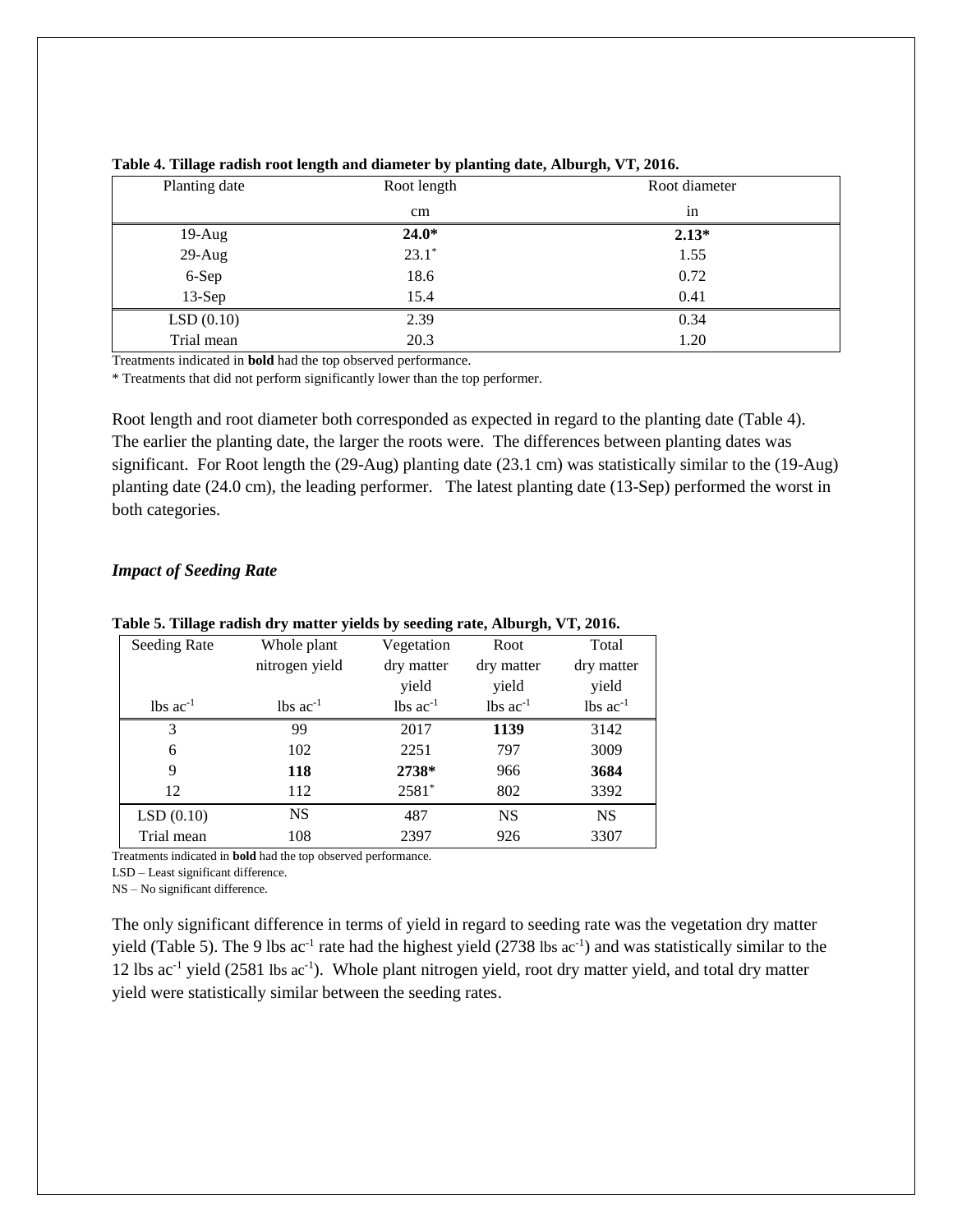| Seeding rate  | Root length | Root diameter |
|---------------|-------------|---------------|
| $lbs/ac^{-1}$ | cm          | In            |
| 3             | $21.7*$     | $1.70*$       |
| 6             | $20.4*$     | 1.01          |
| 9             | $21.2*$     | 1.32          |
| 12            | 17.8        | 0.79          |
| LSD(0.10)     | 2.39        | 0.37          |
| Trial mean    | 20.3        | 1.20          |

### **Table 6. Root length and root diameter by seeding rate, Alburgh, VT, 2016.**

Treatments indicated in **bold** had the top observed performance. LSD – Least significant difference.

There was a significant difference between the seeding rates for root length and root diameter (Table 6). The 3 lbs ac<sup>-1</sup> rate was the top performer for both length (21.7 cm) and diameter (1.70 in). The 6 lbs ac<sup>-1</sup> and 9 lbs  $ac^{-1}$  rates were statistically similar to the top performer for root length. The 12 lbs  $ac^{-1}$  seeding rate performed the worst in both categories.

## *Planting Date by Seeding Rate Interactions*

The only significant interactions between tillage radish planting dates and seeding rates affected root length and root diameter (Figures 1 and 2). In terms of biomass yield or nitrogen scavenging, seeding rate does not need to be modified regardless of planting date. However, if the primary goal is root length or diameter, lower seeding rates might be more beneficial for earlier planting dates to provide optimal growth.



**Figure 1. Root length (cm) by planting date for four seeding rates.**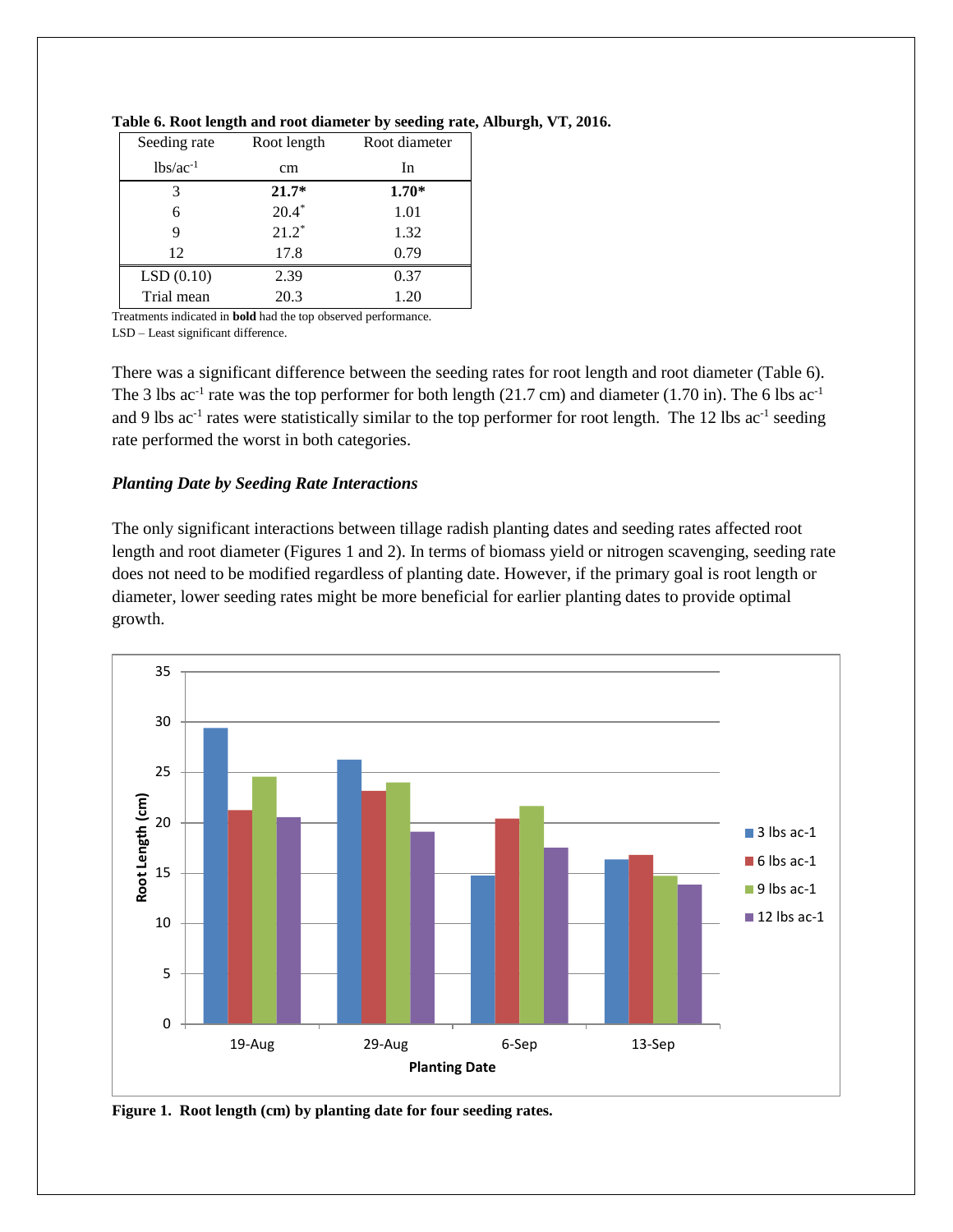

**Figure 2. Root diameter (in) by planting date for four seeding rates.**

## **DISCUSSION**

On average, tillage radishes produced 3307 lbs of dry matter per acre and were able to scavenge 108 lbs of nitrogen per acre from the soil. These results were greater than the trial averages from the 2015 trials (1575 lbs of dry matter per acre and 36.3 lbs of nitrogen per acre) and 2014 trials (1573 lbs of dry matter and 40.4 lbs of nitrogen per acre).

The planting date results suggest that planting tillage radishes before the end of August will improve biomass yields, nitrogen retention, and root size compared to planting by the middle of September.

In this study, seeding rate did not significantly impact nitrogen retention. In terms of yield, seeding rate significantly impacted the above-ground biomass, with the 9 lbs  $ac^{-1}$  seeding rate, yielding the most, similar to the 12 lbs ac<sup>-1</sup> rate. Below ground biomass and total plant biomass were not significantly different between seeding rates. The current recommended seeding rate provided by most seed companies is 6 to 8 lbs of tillage radish seed per acre. In terms of root length and diameter the lowest seeding rate of 3 lbs  $ac^{-1}$  performed the best. This seeding rate and the 6 lbs  $ac^{-1}$  rate performed comparably or better to the higher rate of 12 lbs ac<sup>-1</sup> in terms of root size, nitrogen retention, and total biomass. Based on this data, the lower seeding rates of 6 lbs per acre or 3 lbs ac<sup>-1</sup> are adequate to accomplish the nitrogen retention goals that most farmers are hoping to achieve when planting this cover crop.

These data in this study represent only one year and should not alone be used to make management decisions.